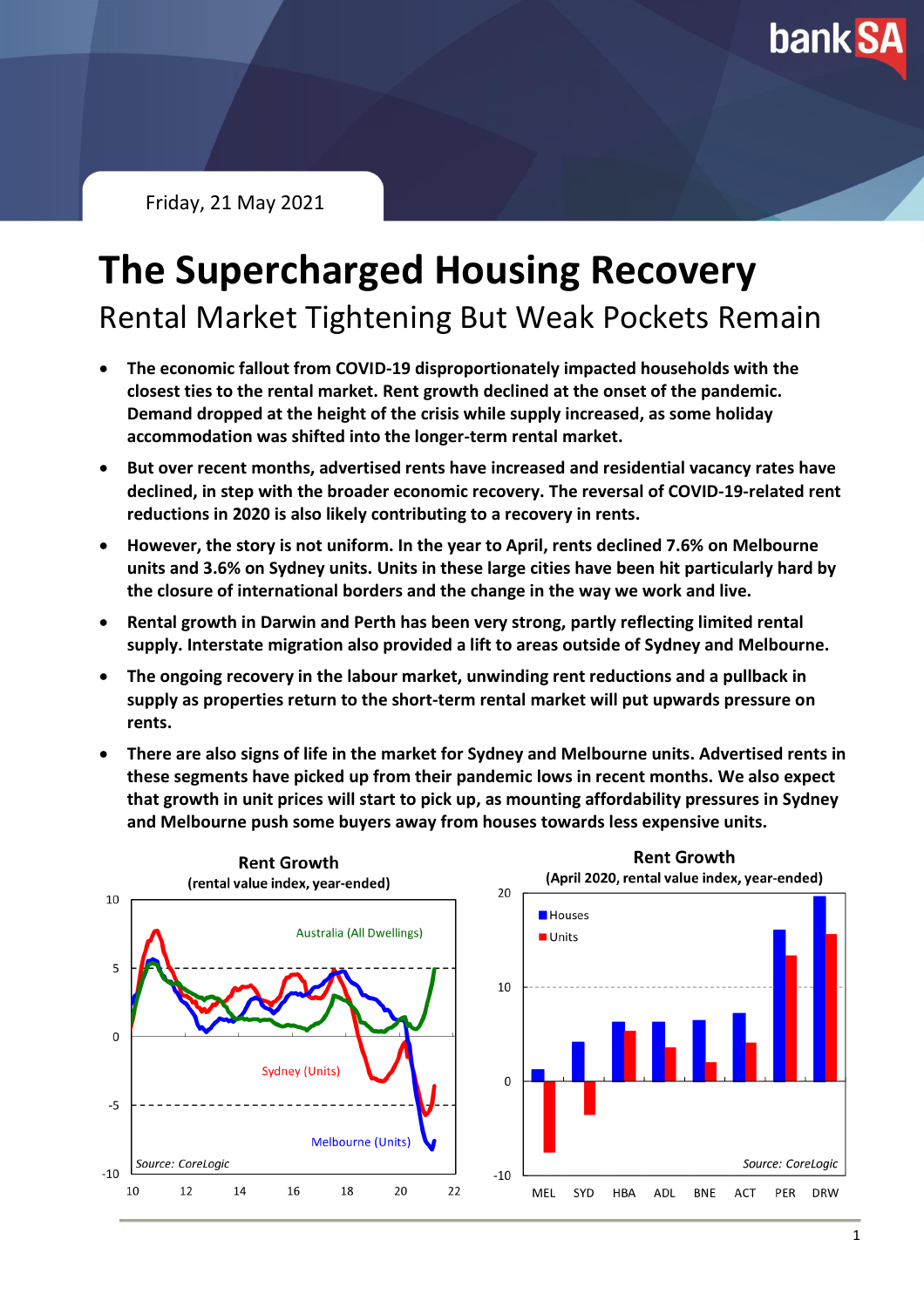#### **The pandemic reduced demand for rentals while increasing supply**

More often than not, economic analysis tends to focus on the housing market through the lens of home owners. But the rental market shouldn't be neglected. After all, one in three Australians households rent!

The economic fallout from COVID-19 disproportionately impacted households with the closest ties to the rental market. Job losses were more pronounced for younger workers, who are more likely to rent. Renters also tend to have lower incomes than home owners and spend a larger share of their disposable income on housing costs.

Subsequently, rent growth fell across the country following the onset of the pandemic. Many households requested rent reductions. Vacancy rates increased dramatically in some areas.

An increase in the supply of longer-term rental accommodation also contributed to the downward pressure on rents. Many landlords took down their short-term accommodation listings following the sharp fall in international and domestic tourism to instead list them on the longer-term rental market. On Airbnb alone, listings declined by 40,000 properties between February and May 2020, or around 20%.

#### **Rental markets have begun to tighten but conditions are uneven**

Advertised rents have increased over recent months and residential vacancy rates have declined, consistent with the recovery in the labour market. The reversal of rent reductions implemented in 2020 could also be contributing, with lease contracts typically lasting 6 or 12 months. In addition, some properties may be transitioning back to the short-term market to take advantage of domestic tourism, which would also contribute to a tightening in the longer-term rental market.

However, the story is not uniform – rental conditions for owners of apartments in Sydney and Melbourne are still weak. In the twelve months to April, rents declined 7.6% on Melbourne units and 3.6% on Sydney units.

This reflects a shift in preferences underpinned by the massive changes in our lifestyles over the past year. It has accelerated the legitimisation of working from home and seen demand for more living space. The greater sensitivity around health has also drawn Australians to less densely populated areas. These segments have also been hit hard by the closure of international borders and the subsequent drop in international arrivals.

Relatedly, in the past year, rents in regional areas have increased by more than rents across the combined capital cities, mirroring the patterns in dwelling prices. In April, annual growth in rents was at 9.6% in regional areas and 3.3% across the combined capital cities. Similarly, rents on houses have grown by more than rents on units.

Rental growth in Darwin and Perth has been very strong, partly reflecting the limited supply of rental stock. Net interstate migration also provided a lift to some areas outside of Sydney and Melbourne.

The weakness in rental conditions for Sydney and Melbourne apartments could partly explain why the heat in the housing market has been driven largely by owner-occupiers. Housing loan commitments show that lending to owner occupiers has surged, while the increase in lending to investors has been more modest. The weakness in this segment of the rental market may be deterring some potential investors. However, we are seeing signs that more investors are being drawn to the market – in March new lending to investors hit its fastest monthly growth in almost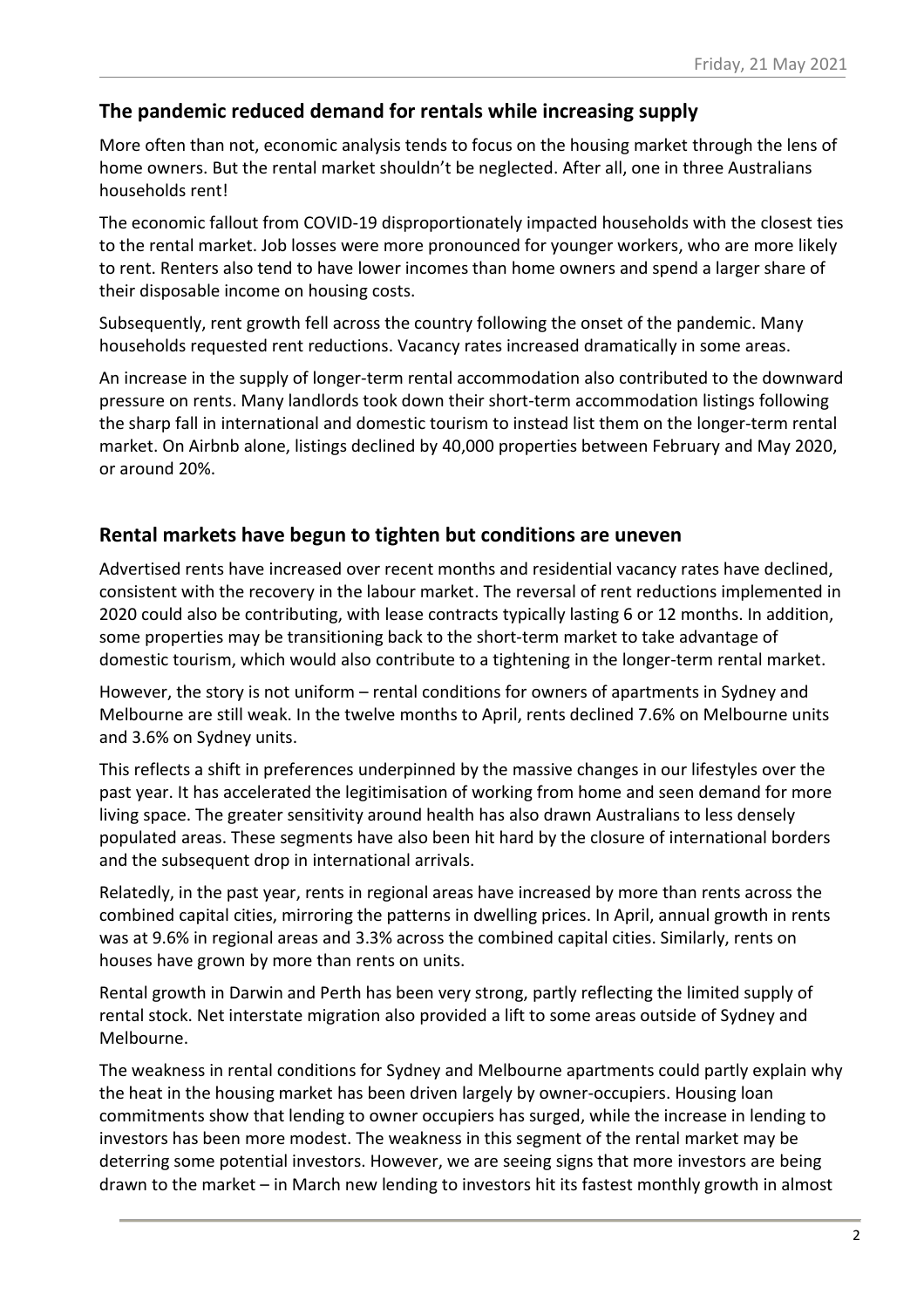

18 years. The tightening in the rental market and the fear of missing out after remarkable price growth over recent months may be tempting investors.

### **Outlook**

The ongoing recovery in the labour market, the unwinding of rent reductions and a pullback in supply as some properties transition back to the short-term rental market will put upwards pressure on rents around the country.

There are also signs of life in the rental market for Sydney and Melbourne units. Advertised rents on Sydney and Melbourne units have picked up from their lows in recent months. The freeze on rental evictions concluded at the end of March which may contribute to an increase in rents in the June quarter. The eventual reopening of international borders and the return of international students and tourists will provide a considerable boost to demand.

Other dynamics at play in the housing market will also put upwards pressure on rents for units relative to houses. We expect the coming upturn in residential construction will be dominated more by stand-alone dwellings than in the most recent upcycle which was led by multi-density properties. In other words, the coming lift in dwelling stock will put more downward pressure on rents for housing rather than units. We also expect that growth in unit prices will start to pick up as mounting affordability pressures in Sydney and Melbourne will push some buyers away from houses to less expensive units.

The key takeaway is, as life starts to return to normal, we expect rents will continue to gradually increase while the weakness in some pockets of the market is set to unwind.

> **Matthew Bunny, Economist** Ph: (02) 8253 0023